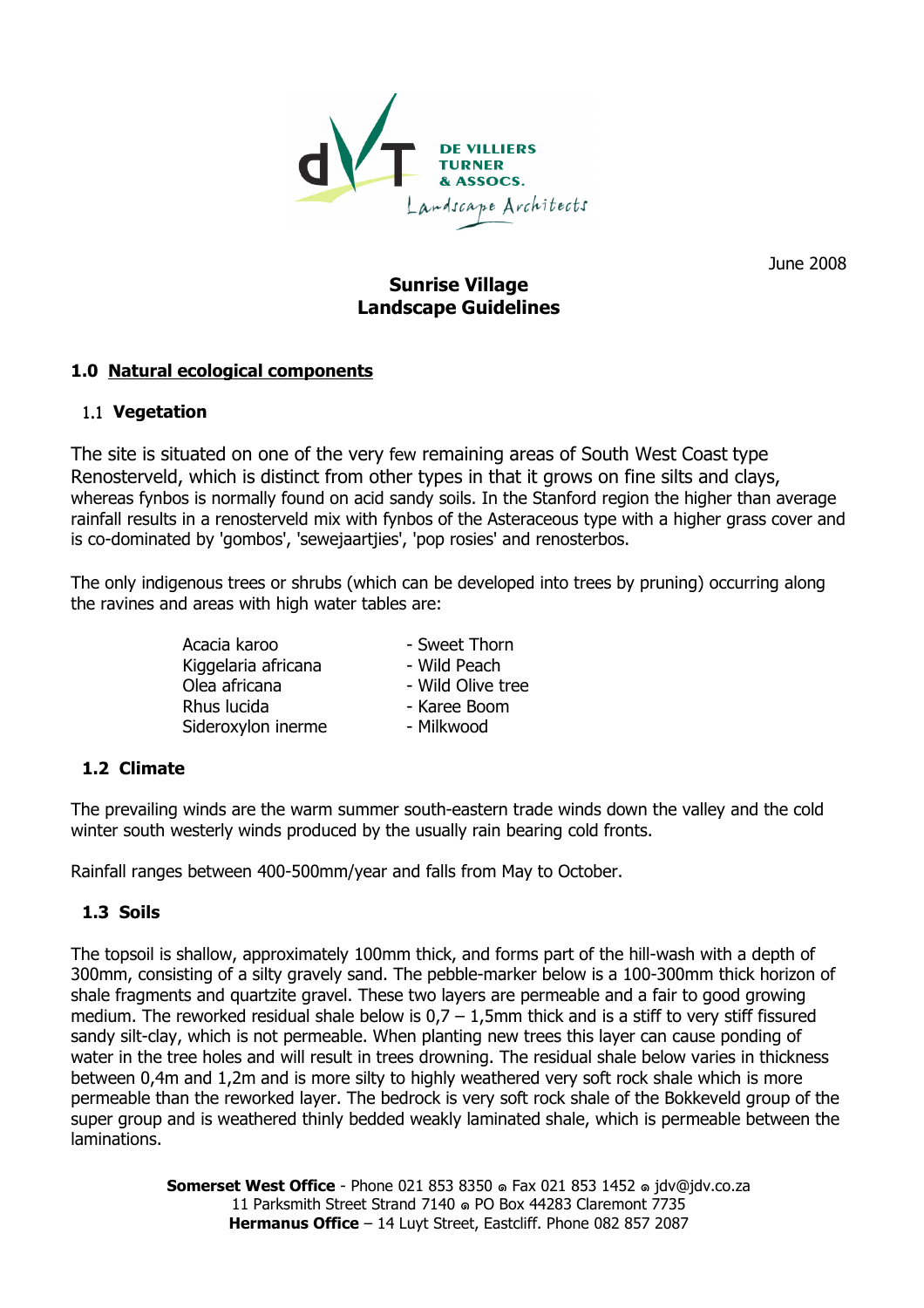# 1.4 Water

The steep slopes of the Sunrise Village Development border on the Klein River which flows into the Klein River Lagoon. During the winter the water rises in the lagoon and pushes back the river to the site where it can be utilised as a recreation facility. By constructing a weir it could be a permanent water body throughout the year.

The groundwater from the Bredasdorp beds is generally good except for the calcareous nature of the water-bearing formations, which imparts a high degree of hardness to the water. The pH of the water is  $+/-$  7,0 but the limestone (CaCo3) content in the water can over a long period of time increase the pH of the soil.

# 2.0 Landscape Concept

The name of the development indicates the theme, which is to be created – 'Sunrise Village'; a village nestled on the Klein River's southern embankment orientated to the north with a spectacular view onto the northern mountain range.

The erven are situated around streams, which are tributaries flowing into the Klein River, and fed by leivore, which collect the storm water off the development. These water features have been created in the Private Open Spaces & road reserves by circulating water from naturally shaped holding dams in the low lying areas near the river whence the water is pumped up to the highest points to then flows along and down rapids, streams, holding ponds and over weirs back into the dam.

Walkways meander along the watercourses to link the properties with a walking trail along the Klein river. The Private Open Spaces are to be restored with indigenous river flora typical to the region and the road verges with Cynodon dactylon (Blou kweek) veldgrass, which has been manicured to a lawn. Indigenous trees lining the internal roads and tree clusters at road junctions and intersections create focal nodes.

# 3.0 Hard landscaping elements

3.1 Boundary screening and fencing:

To create green corridors and maximise the communal open space of the erven; street frontage walls or wooden fencing where required are to be set back at least 2.5 meters onto the properties from the boundary line. These walls or wooden fences may not be higher than 1.2m off finished surrounding ground level.

Boundary screening/fencing, if required, which borders onto the Private Open Spaces has to be visually permeable and make use of olive green coloured wire mesh no higher than 1.8m, to avoid these Private Open Spaces being reduced to narrow corridors.

These Private Open Spaces should be visually incorporated into the adjoining erven gardens. Solid 1.8m high screening will only be allowed between the furthest ends of the neighbouring dwellings to create privacy and to screen the service/drying yards. Fencing or screening materials to be used are:

-Plastered brick or block walls with rounded plaster tops.

-Wooden lattice, picket or plank-strip fences, treated with tanalith or painted soft natural colours to match specified architecture colour tones.

-Stone pitched, clad or dry pack with natural stone.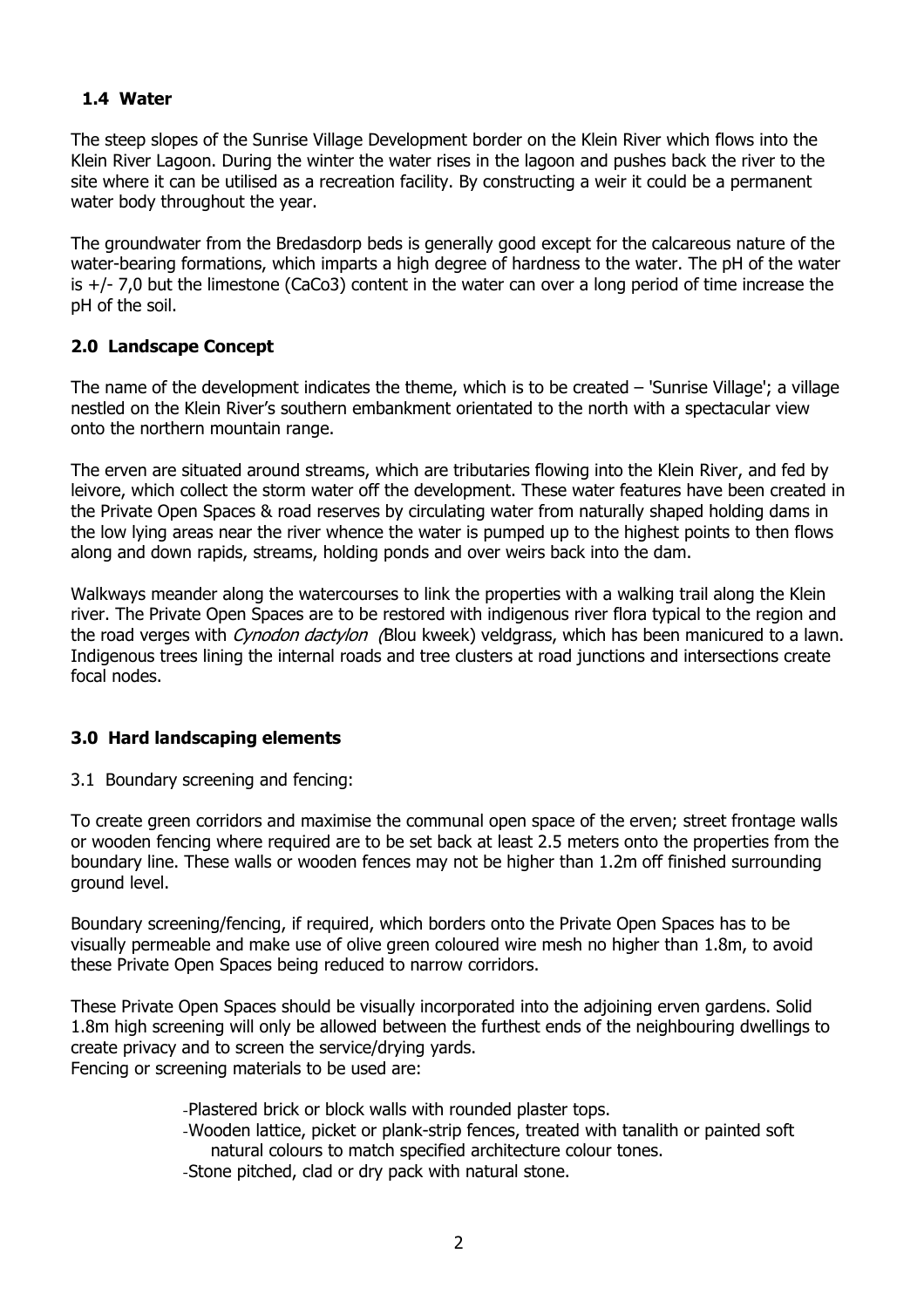Gates are to be constructed from wood, cross bracketed and visually permeable. Where pets are to be contained, olive green coloured wire meshes can be fixed. All kitchen and services yards are to be screened off with a 1.8m high solid screen, wood or brick walling.

3.2 Driveways:

Driveway entrances off the streets be constructed with clay bricks, 100mm x 100mm pigmented cement cobbles or exposed aggregate (brown) concrete pavers or a combination thereof. Light brown or corn colour shades of paving material should be used to match the brick paved areas in the circulation roads.

## 3.3 Materials:

Natural materials should be used as hard landscaping elements as far as possible, including: Treated wood, wooden railway sleepers, wooden latte, stone pitching or cladding, clay brick or tile paving, laterite gravel surfacing etc. Exposed aggregate (brown) concrete pavers will be accepted.

# 4.0 Plantmaterial

All plant material to be used must be as far as possible indigenous to the area. As stated above, the development is situated in Renosterveld on Table Mountain limestone with a clay loam soil cover, separated from the geological formation by a pebble layer. The soils are not very permeable and with the prevailing salt laden winds, the planting palette is reduced.

## 4.1 Recommended plant material:

The following recommended plant list of trees, shrubs will thrive in these conditions, require little water & minimal maintenance

i) Locally indigenous plant species:

Amellus tenuifolius Carpobrotus edulis Chaetobromus scraderi Eriocephalis africana Leysera gnaphaloides Mesum crystal Oncosiphon suffruticosum Tetragonia fruticosa

ii) Other indigenous plant species recommended for the intensive landscape area:

Agapanthus africana Carissa macrocarpa Clivia miniata var miniata Coleonema pulchellum Hypericum revolutum Mackaya bella Plumbago capensis Tecoma capensis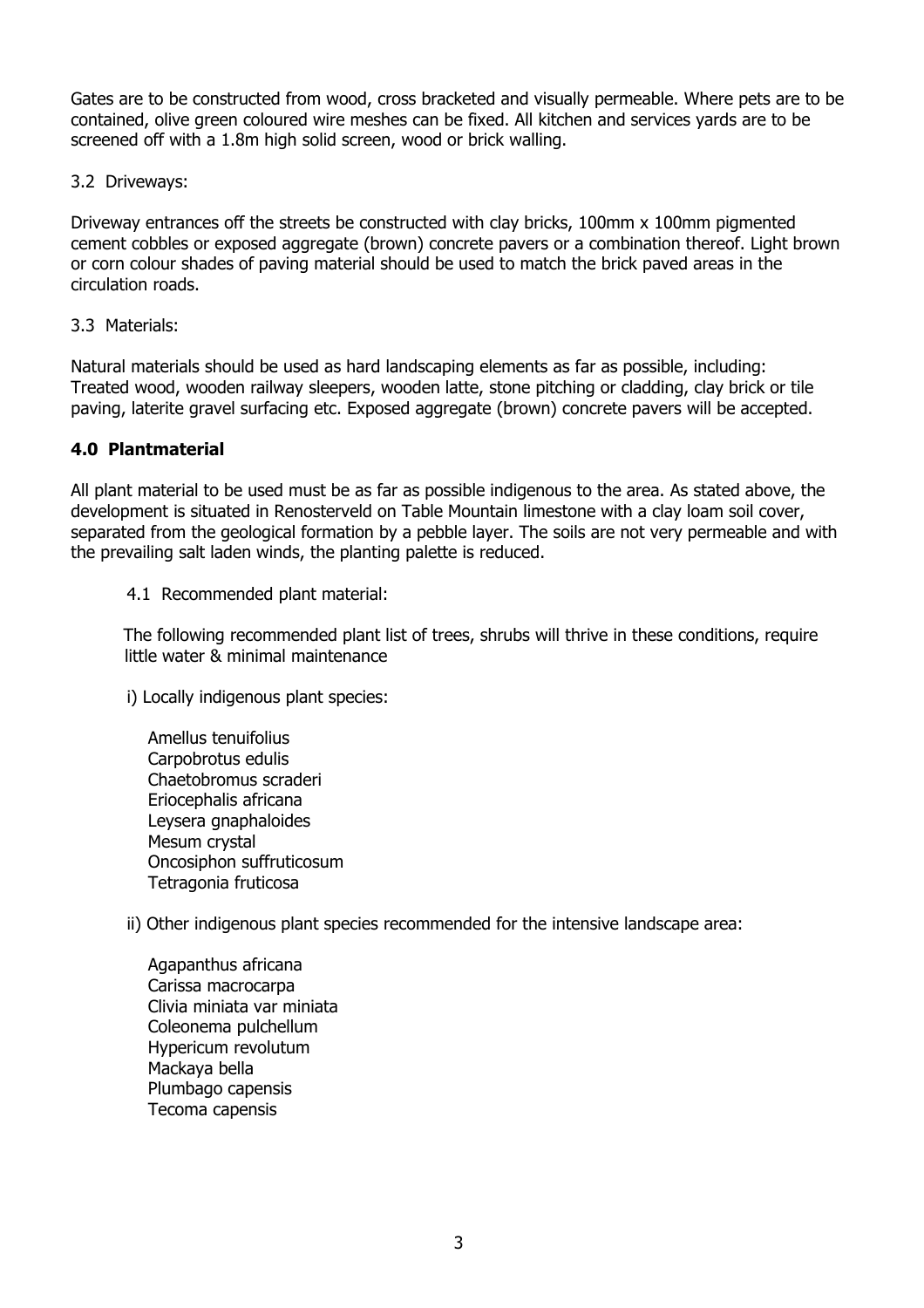iii) Waterplants – for ponds:

Cyperus textiles nana Zantedeschia aethiopica Frogmouths sp.

### 4.1 Trees:

### Large Trees:

Acacia galpini Monkey Thorn Acacia xanthophloea Fever Tree Breonadia salicina Mingerhout Celtis africana White Stinkwood Combretum erythrophyllum River Bushwillow Ficus natalensis Wild Fig Tree Ficus rubignosa Wild Fig Tree Harpephyllum caffrum Wild Plum Khaya anthotheca **East African Mahogany** Kiggelaria africana **Wild Peach** Podocarpus falcatus **Calculatus** Outeniqua Yellowwood Rauvolfia caffra **Canada Execute Contracts** Ouinine tree Trichilia emetica Natal Mahogany

## Medium Foreground Trees:

Acacia karoo Sweet Thorn Brachylaena discolor Wild Silver Oak Erythrina caffra Coral Tree Dais continifolia entrancement of the Pompon Tree Diospyros mespiliformis Jakkals Bessie Grewia occidentialis<br>
Olea africana<br>
Olea africana Olea africana

Diospyros whyteana Bladder nut (for use in shade)

### 4.2 Shrubs:

### Small, low screen and colour (indigenous):

- Buddleja salvifolia Sagewood Carissa macrocarpa Mum-Num Nuxia floribunda Forest Elder Polygala myrtifolia September Bush Rhamnus prinoides **Dogwood** Tarchonanthus camphoratus Camphor Bush
	-

### 4.3 Lawns

Cynodon dactylon (Blou Kweek) or [1] Stenotaphrum secundatum[2] (Buffalo lawn) may be used to establish lawns. No Kikuyu lawn may be planted